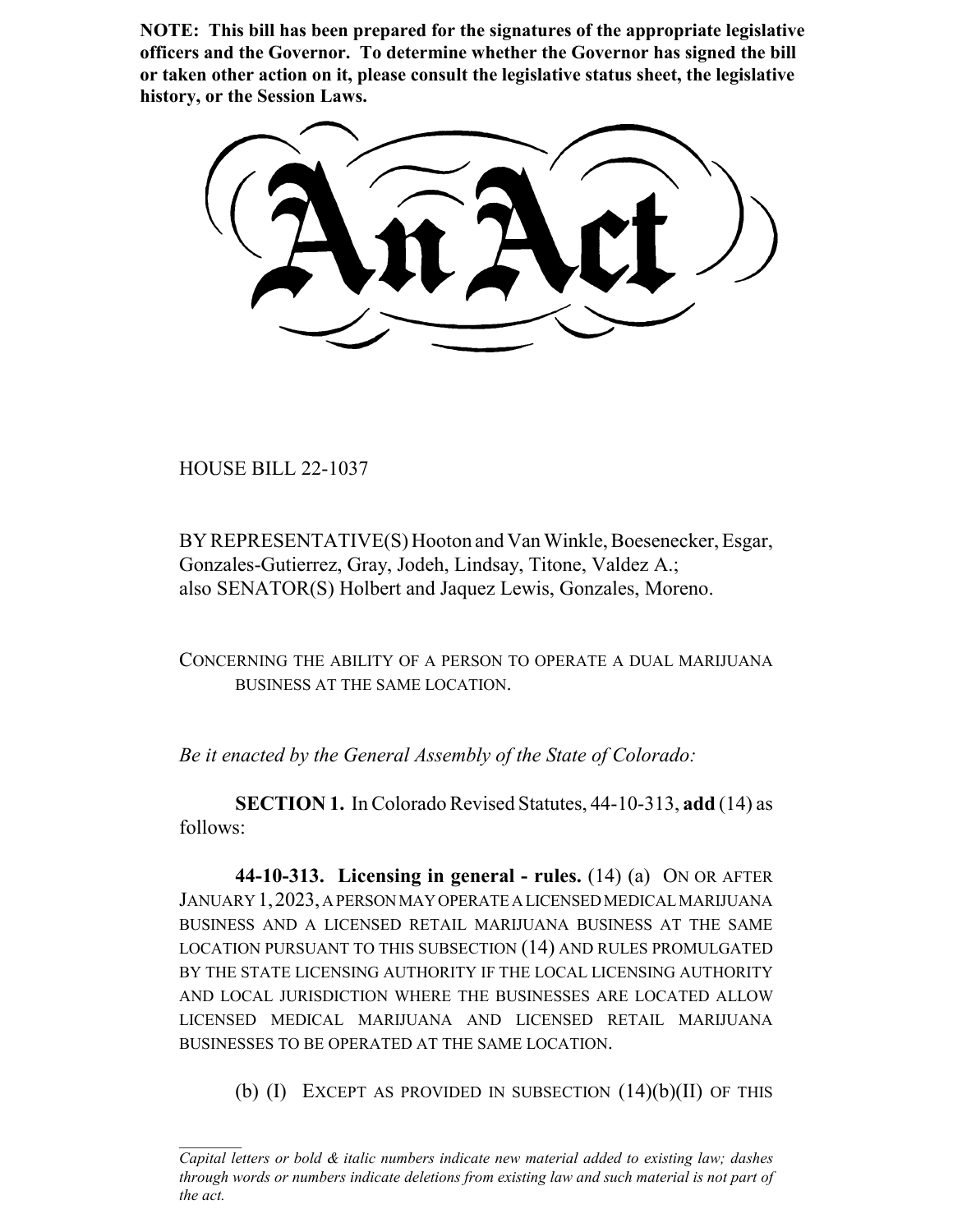SECTION, IF A LICENSED MEDICAL MARIJUANA STORE AND A LICENSED RETAIL MARIJUANA STORE OPERATE AT THE SAME LOCATION, EACH STORE SHALL MAINTAIN SEPARATE LICENSED PREMISES AND SEPARATE BUSINESS OPERATIONS, INCLUDING SEPARATE ENTRANCES AND EXITS, INVENTORY, POINT OF SALE OPERATIONS, AND RECORD KEEPING.

(II) THE STATE LICENSING AUTHORITY SHALL ADOPT RULES CONCERNING WHETHER ASPECTS OF THE LICENSED PREMISES AND BUSINESS OPERATIONS MAY BE COMBINED WHEN A LICENSED MEDICAL MARIJUANA STORE THAT OPERATES AT THE SAME LOCATION AS A LICENSED RETAIL MARIJUANA STORE SELLS MEDICAL MARIJUANA ONLY TO PERSONS TWENTY-ONE YEARS OF AGE OR OLDER. THE RULES MUST ADDRESS WHETHER TO ALLOW SINGLE ENTRANCES AND EXITS AND VIRTUAL SEPARATION OF INVENTORY.

(c) A LICENSED MEDICAL MARIJUANA CULTIVATION FACILITY AND A LICENSED RETAIL MARIJUANA CULTIVATION FACILITY LOCATED AT THE SAME LOCATION MUST MAINTAIN EITHER PHYSICAL OR VIRTUAL SEPARATION OF THE TWO FACILITIES AND THE PLANTS AND INVENTORY OF THE TWO FACILITIES.

**SECTION 2.** In Colorado Revised Statutes, 44-10-203, **add** (2)(jj) as follows:

**44-10-203. State licensing authority - rules.** (2) **Mandatory rule-making.** Rules promulgated pursuant to section 44-10-202 (1)(c) must include but need not be limited to the following subjects:

(jj) ALLOWING A PERSON TO OPERATE A LICENSED MEDICAL MARIJUANA BUSINESS AND A LICENSED RETAIL MARIJUANA BUSINESS AT THE SAME LOCATION PURSUANT TO SECTION 44-10-313 (14).

**SECTION 3. Act subject to petition - effective date.** This act takes effect at 12:01 a.m. on the day following the expiration of the ninety-day period after final adjournment of the general assembly; except that, if a referendum petition is filed pursuant to section 1 (3) of article V of the state constitution against this act or an item, section, or part of this act within such period, then the act, item, section, or part will not take effect unless approved by the people at the general election to be held in

PAGE 2-HOUSE BILL 22-1037